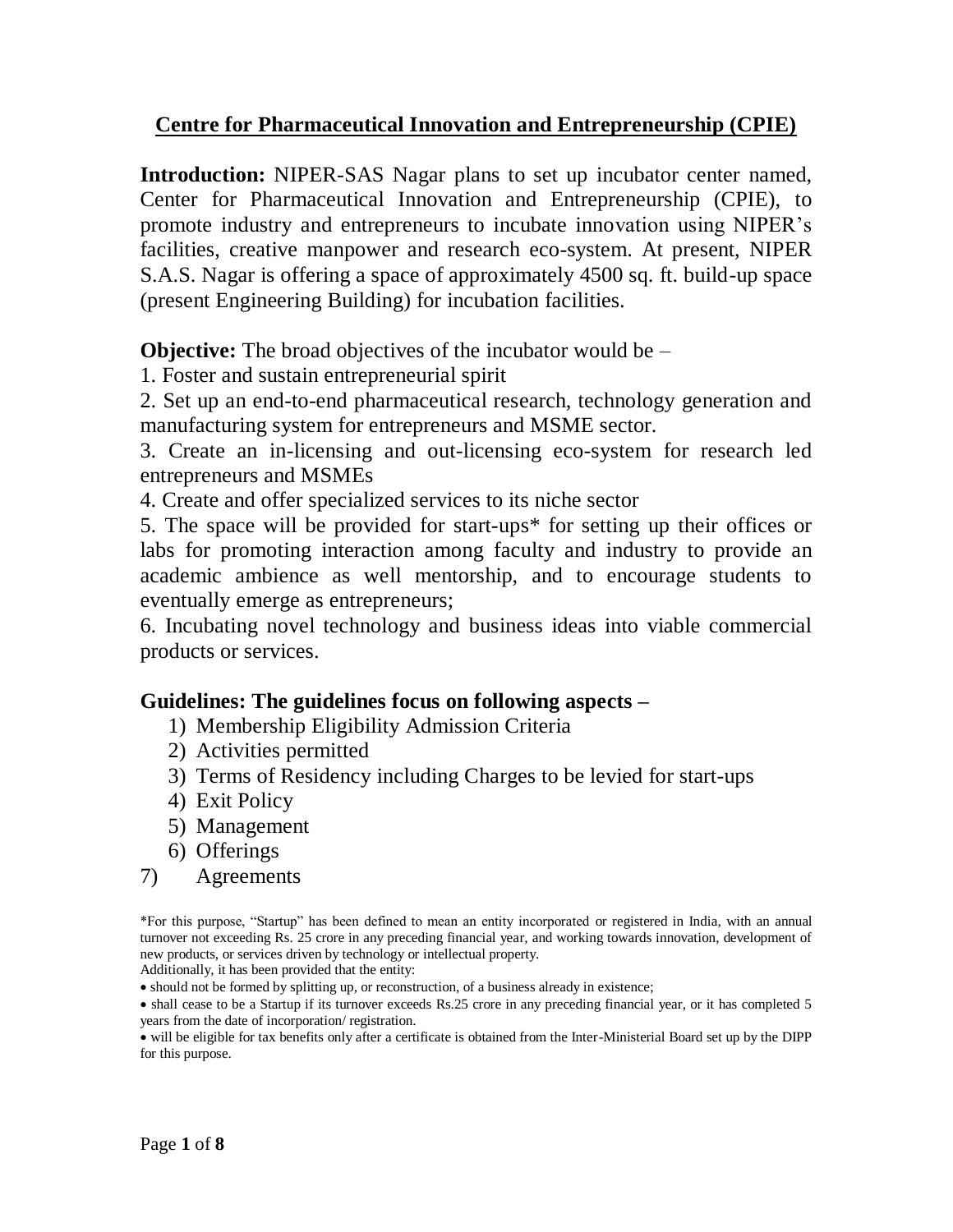## **Membership Eligibility Admission Criteria –**

Residency applications will be considered, keeping in view the following points:

- Incubator shall offer spaces to entrepreneurs who have the intention of working on the novel research lead or technological ideas of their own or sourced from any of the NIPERs or any other source, for scaling it up for the commercial purposes, companies registered as MSMEs which could either set up their unit alone or in research partnership with any of the NIPERs or large pharma units which require space to set up their incubation facility for a specific process or product for a limited period.
- Faculty, students from research / academic institutes, working in pharmaceuticals, other than NIPER, either alone or supported by some other technology promoting body like, Technology Development Board (TDB), TIFAC, DST, DSIR, TIFR etc. with objective of exploring a novel technological idea or scaling up a laboratory proven concept in pharma and related areas.
- Technology based start-up companies related to pharma and allied sectors are encouraged to apply. The product or services should be based on new technologies or technologically innovative concepts.
- Technology/R&D unit office of an enterprise, industry association/ an R&D company which desires to have a technology interface with NIPER S.A.S. Nagar.
- The entrepreneur is expected to have adequate technical education or business experience to exploit the technology.
- The prospective member in CPIE has to prepare and submit a written business plan at the time of application. The plan should provide details about key focus, market analysis, customers, costs, pricing and cash flow forecasts. (Format for the business plan is available online). Shortlisted applicants shall be invited to present their proposal in front of the Screening Committee.
- Emphasis of the incubator will be on the R&D intensity so the applicant should clearly indicate in advance the area/s of technology to be addressed and the departments/centers/facilities/laboratories and faculties of NIPER to collaborate with on a regular basis during Incubator residency.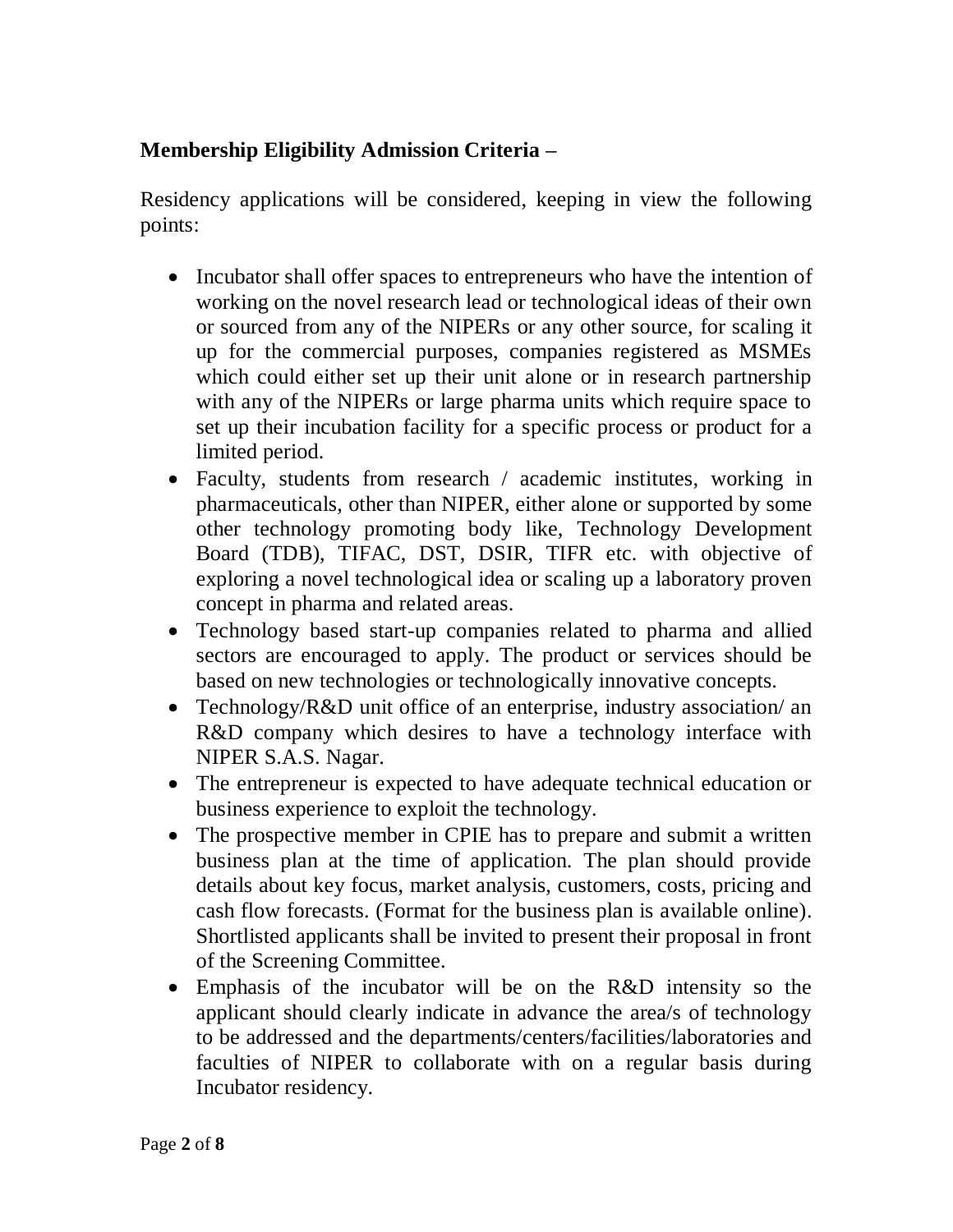- Preference will be given to applicants who have strong technical background and also have plans for long-term collaboration with the departments/centers of NIPER. Ideas generated by students, and faculty members of the Institute will be given priority (subject to clearance by statutory bodies for participation in CPIE as incubatee).
- Incubatee has to be an Indian start-up. Persons holding Overseas Citizens of India (OCI), Persons of Indian Origin (PIO) would be considered as Indian citizens.
- The shareholding by Indian promoters in the start up should be at least 51 per cent.

## **Modification and Maintenance of allocated space:**

• The entrepreneur/industry is expected to make their own arrangements for interior decoration and furniture including air-conditioning, false ceiling etc. as per their specific requirements and have to bear the subsequent cost of repair and maintenance of space provided.

## **Activities Permitted:**

- The activities permitted shall be in the pharmaceutical and allied areas and include product development, product innovation, simulation, prototyping, pilot experimentation, web-based training, surveys and similar other technology related work.
- No regular or routine manufacturing or commercial supply activities are expected to take place in the incubation premises.
- The emphasis is on R&D and technology consultations with the resident faculty experts in the institution and simultaneously helping NIPER students and scholars to get training and motivation for selfemployment and entrepreneurship.
- Activities carried out at incubator should not have direct conflict of interest with the activities of NIPER. The decision of the 'screening committee' shall be final and binding.
- Marketing of products will not be permitted from the Incubator. The incubatee shall not use NIPER logo for any purpose whatsoever.

### **Terms of Residency including Charges to be levied:**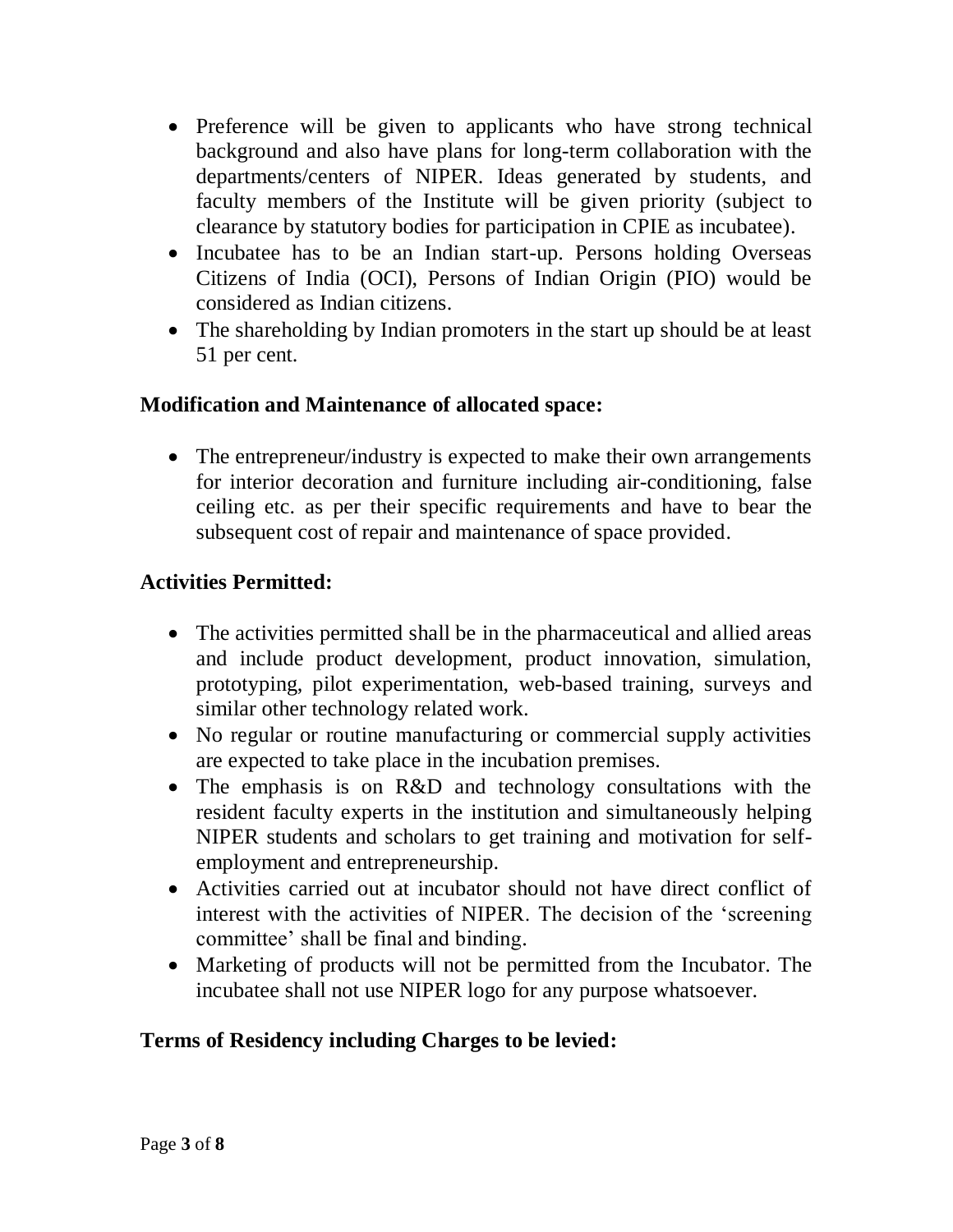- Residency period will be for three (3) years extendable by another two (2) years.
- Each applicant approved for availing space by the Managing Committee, will have to execute a License Agreement for space utilization with the Institute.
- Each successful applicant, admitted as a resident member of the Incubator, will have to pay **INR 36** per square feet per month, as rent for the office space. The utilization charges will be subject to enhancement every two (2) years.
- Each successful applicant must pay to the Institute charges towards utilization of power, water and network facilities according to usage.
- Charges for facilities like the seminar hall, conference room, auditorium, guest house, training hostel etc. shall be charged on usage basis at 50% of the applicable rates for the industry.
- The core facilities available at NIPER such as Central Instrumentation Lab (CIL), National Bioavailability Center (NBC), National Toxicology Center (NTC), Technology Development Center (TDC), among others can be utilized by members of the Incubator on payment of nominal charges as approved for SMEs under Small and Medium Pharmaceutical Industries Centre (SMPIC) which shall be reviewed by the Managing Committee from time to time.
- All members approved for the Incubator residency will be required to share the profits (minimum of 5% of the profits after tax) and 6-8% of the equity, as negotiated between incubatee and CPIE-NIPER.
- Incubator address in the Institute cannot be used as the address of the Registered Office of the Resident Company.

### **Periodic assessment**

CPIE-NIPER will evaluate the performance of incubatee companies periodically. Incubatee companies will submit information to CPIE-NIPER on quarterly basis in a prescribed format. The companies may also be subject to an annual assessment by a committee comprising of external experts.

A company which has taken seed loan, from any agency, will have to submit additional information as may be asked by CPIE-NIPER.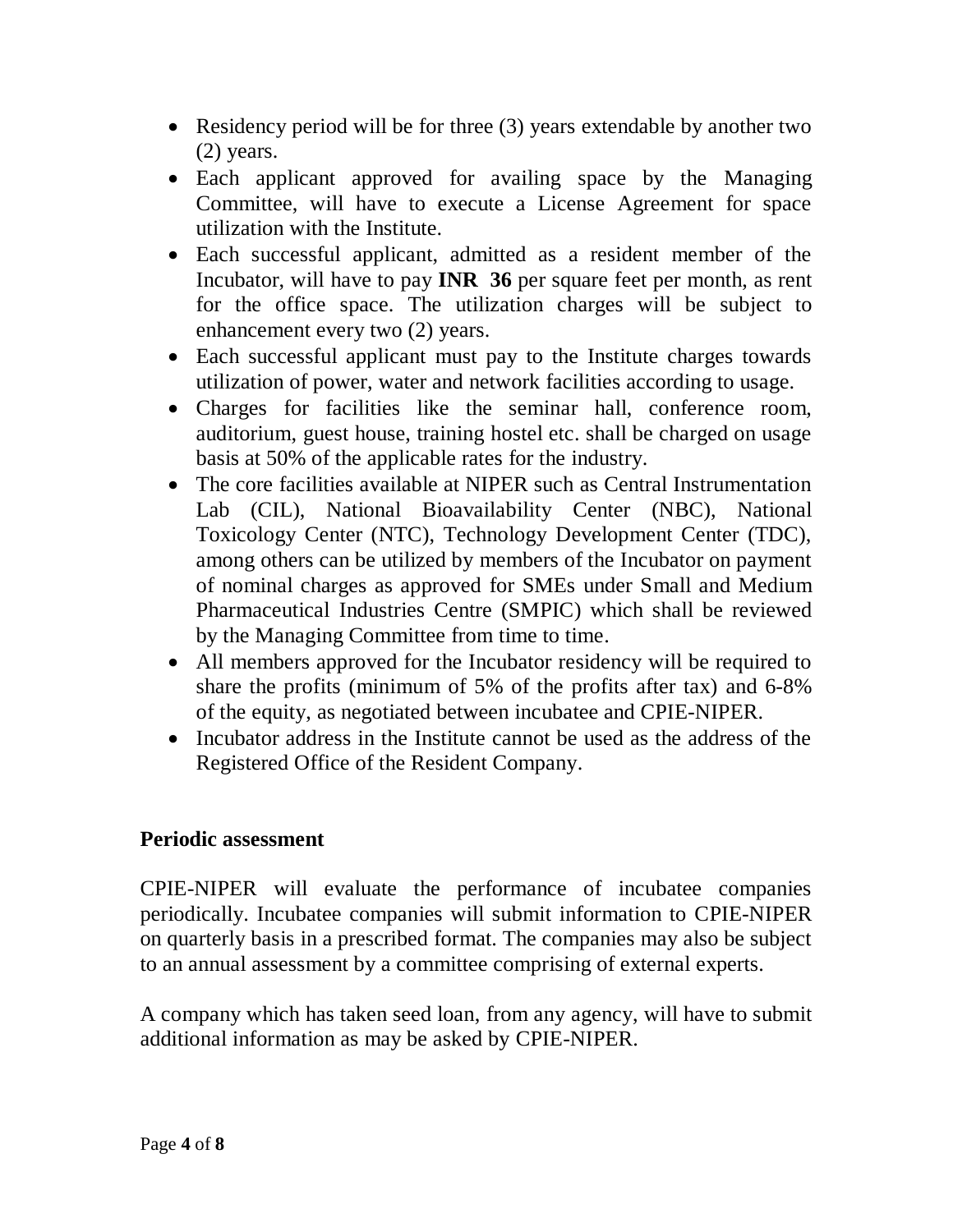Incubatee companies will have to submit their annual reports within a period of 7 days from the date of their approval.

# **Exit Policy**:

Incubatee companies will leave the incubator under the following circumstances:

- 1. Completion of stay for thirty six months, unless the stay is extended by CPIE- NIPER.
- 2. Underperformance or non-viability of the business proposition: criteria for the same will be decided and applied by CPIE-NIPER on the case to case basis.
- 3. Irresolvable disputes between promoters/ founders. CPIE-NIPER will decide the position or point when disputes are deemed to be irresolvable.
- 4. When the number of employees of the company exceeds 20.
- 5. When the company enters in an acquisition, merger or amalgamation deal or reorganisation deal resulting substantially in a change in the profile of the company, its promoters, directors, shareholders, products or business plans, or when a company plans for a public issue.
- 6. Change in promoters'/ founders' team without concurrence of CPIE-NIPER.
- 7. Any other reasons which CPIE-NIPER may find it necessary for an incubatee company to leave CPIE-NIPER.
- 8. Voluntary exit by the incubate subject to clearance of all the dues.

Notwithstanding anything written elsewhere, Director – NIPER's decision in connection with the exit of an incubatee company shall be final and shall not be disputed by any incubatee company.

 The successful applicant shall unconditionally agree to vacate the office space for the next Incubator applicant (in the waiting to move in) at the time of completion of the agreed tenure of incubation period irrespective of the fact that any issues are pending between the member and the CPIE.

# **Management:**

Page **5** of **8**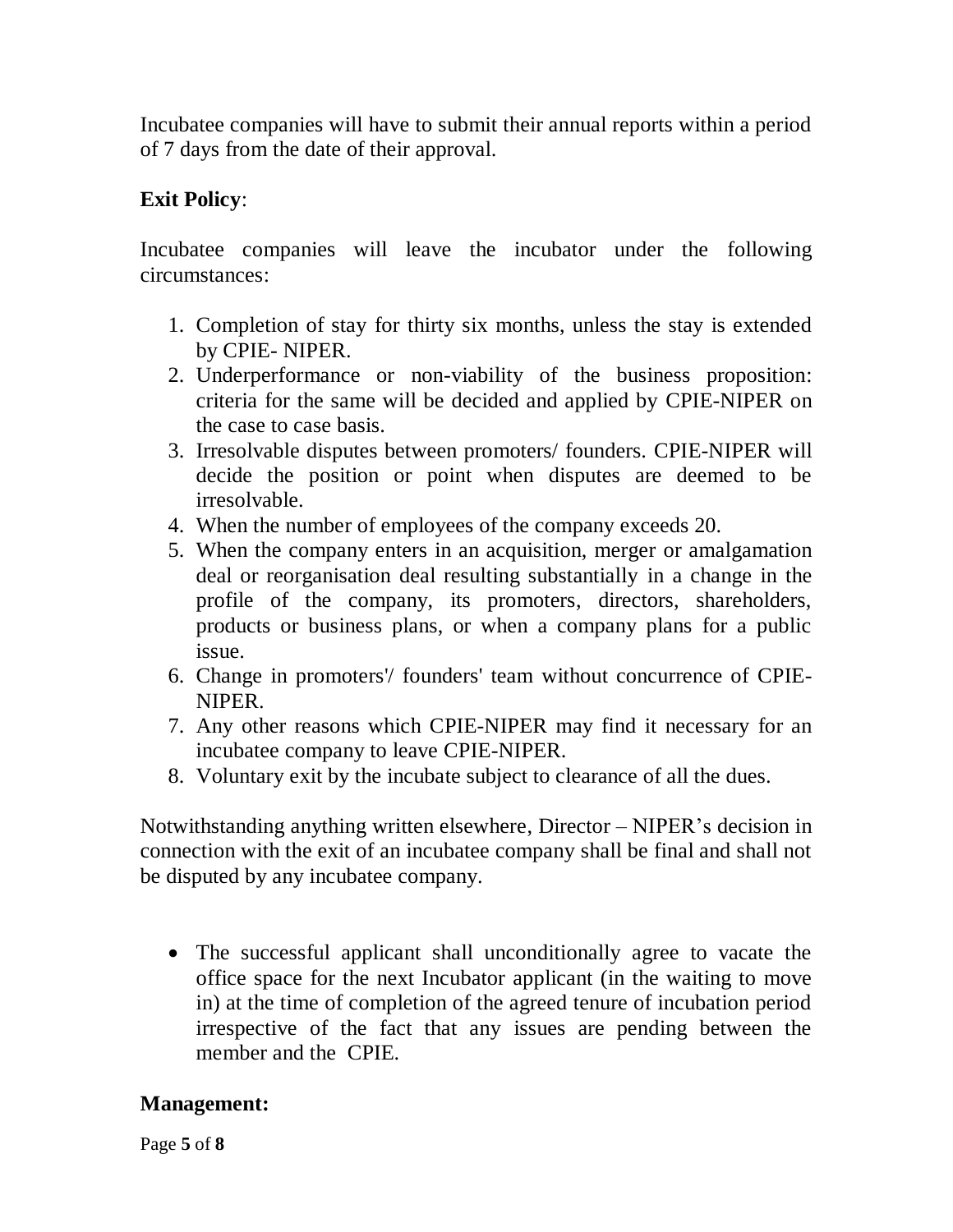An Institute-level Empowered Committee, to be called 'Managing Committee', is to be constituted for the management of the CPIE. This Committee would be responsible for, among other things:

- Finalization of the Membership criteria and terms and conditions (including space utilization fees) from time to time
- Screening of applications from prospective clients and final selection
- Periodic monitoring of progress of members and review of their performance, especially relating to technical collaboration with NIPER departments/facilities/centers/faculty.
- All matters relating to interaction between the Incubator members and NIPER system, including those concerning sharing of resources, etc.

The Managing Committee with the approval of Director, NIPER – SAS Nagar, will have full authority over all matters pertaining to Incubator, including that of revoking the membership of a Resident Company if it fails to fulfill the laid down criteria of eligibility or deviates significantly from its original plans and commitments.

In case of any dispute / issue the decision of Director, NIPER-SAS Nagar shall be final and binding on the parties.

# **NIPER CPIE Offers:**

Essentially, the CPIE at NIPER is able to support the "Space, Services and Knowledge" requirements of startups in Pharma and allied sectors. At present, 'seed funding' facility is not provided but it is expected to be added in future.

NIPER CPIE offers the following for start-ups and residents – Even though the offerings are not restricted to following, CPIE offers:

- Infrastructure facility like space, electricity, water, communication facility, auditorium, seminar halls, guest house etc.
- Know-how in terms of publications, technology, patents, etc. as permissible under statutes and IPR policy of NIPER
- Access to facilities such as TDC, NBC, NTC, CIL, among others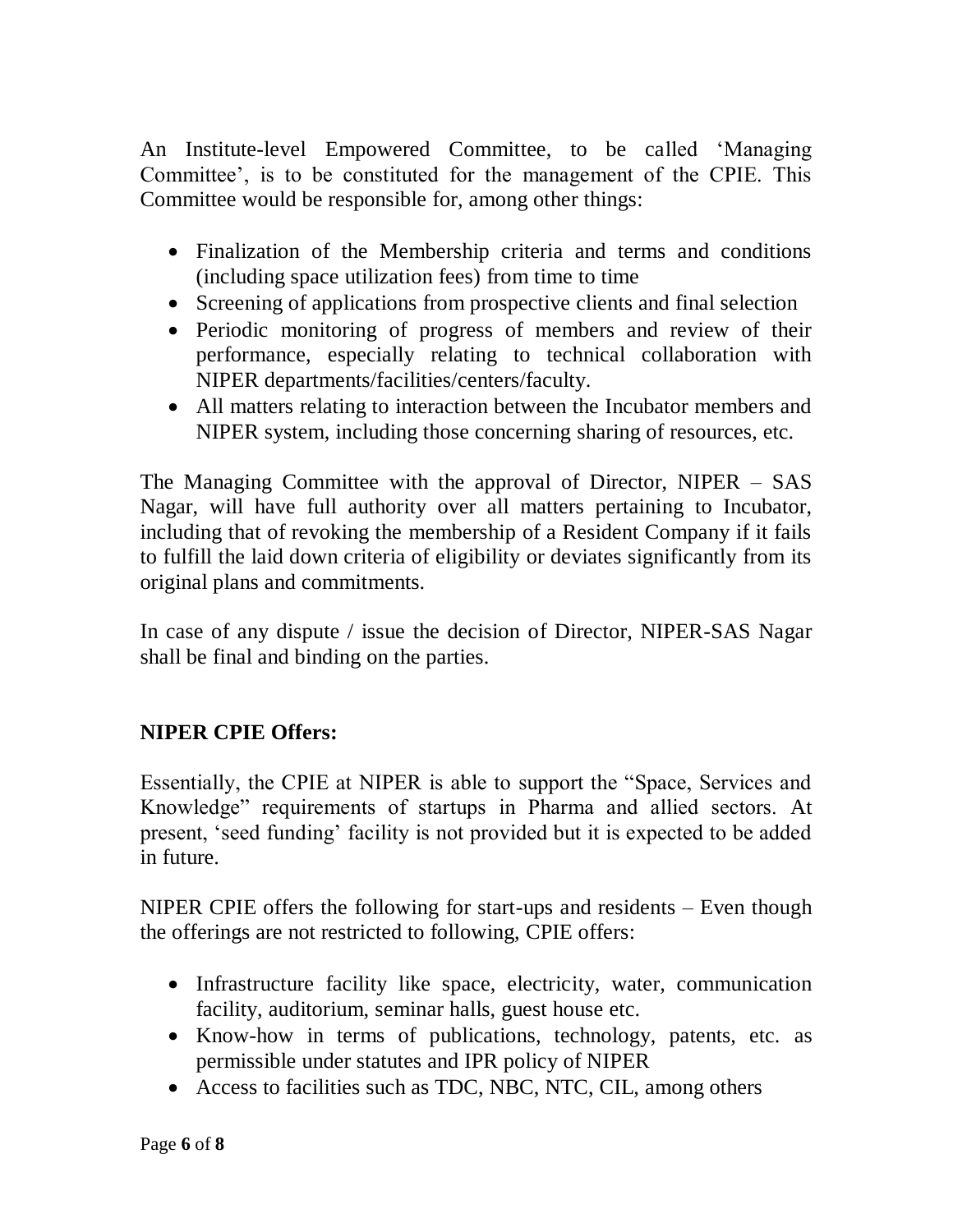- Opportunity to develop technology through license to the incubatee
- Platform to network with funding agencies
- Facility to seek inputs on IPR issues
- Mentoring
- Support in terms of professional consultancy

### **Agreements:**

The following agreements are required to be signed by the companies to the extent applicable:

#### Service agreement:

Between CPIE-NIPER & an incubatee company for admission of the company in CPIE-NIPER.

#### Equity agreement:

Between CPIE-NIPER, an incubatee company and its Promoters for CPIE-NIPER 's equity holding in the incubatee company, as applicable.

#### Transfer of technology Agreement/ Technology License Agreement:

Between NIPER-SAS Nagar & an incubatee company for transfer of technology from NIPER-SAS Nagar in favour of incubatee companies, as applicable.

#### Usage of Departmental Lab:

Between NIPER-SAS Nagar & an incubatee company for usage of departmental resources of NIPER-SAS Nagar by the incubatee company as per the prevailing policy of NIPER-SAS Nagar.

#### **Disclaimer:**

The incubatee company will understand and acknowledge that CPIE-NIPER intends to provide supports and services to the Company in good faith to pursue its objective to promote entrepreneurship by converting innovative technologies developed in the Institute to commercialization by incubating and supporting new enterprises. It is understood that by agreeing to provide various supports and services, CPIE-NIPER does not undertake responsibility for: